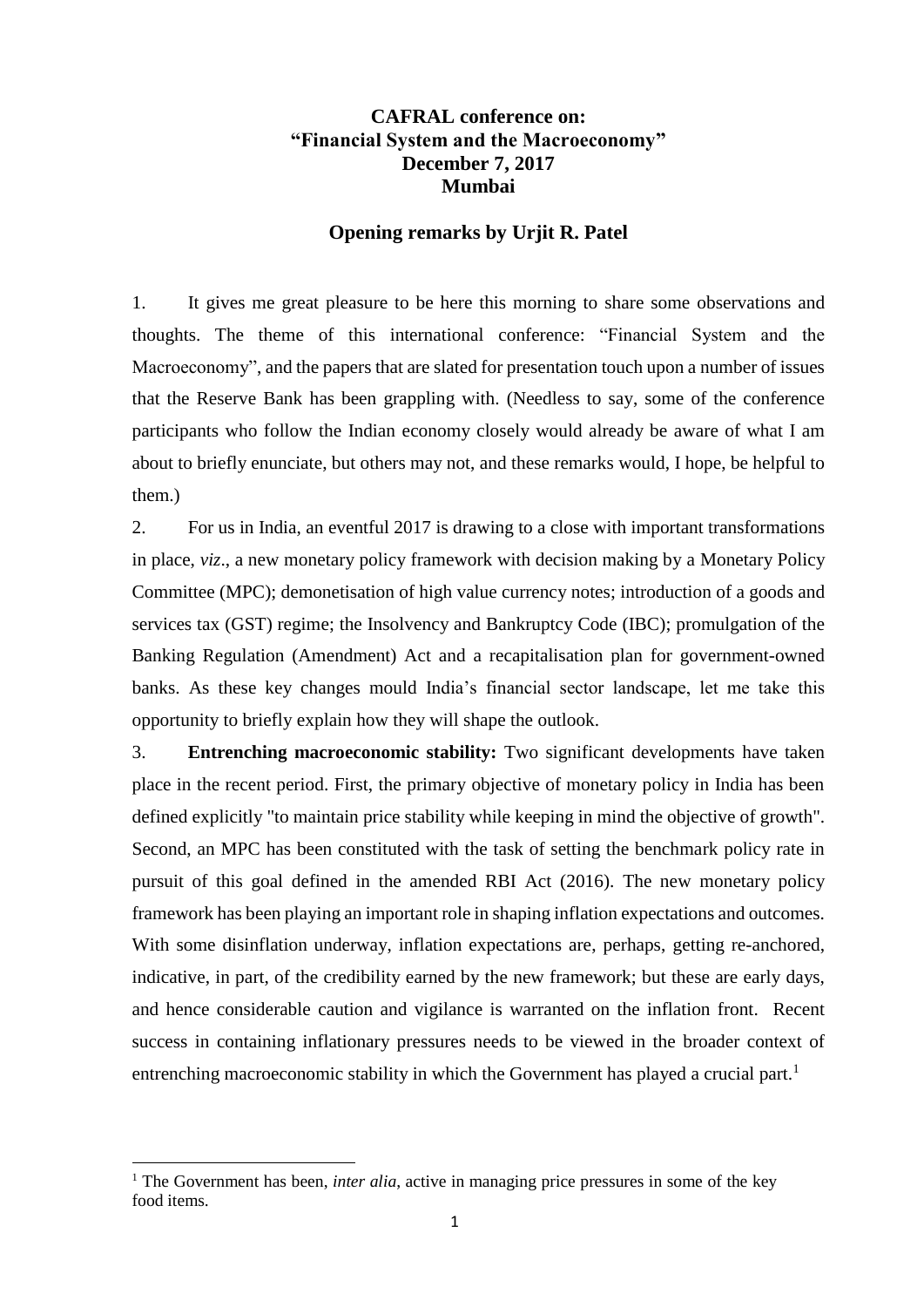4. Alongside, the current account deficit remains within sustainable levels, other indicators of external viability such as the ratios of indebtedness to GDP and/or reserves are also reflecting a healthy improvement. The Government has pursued the path of fiscal consolidation and the ratio of public debt to GDP is gradually declining. International investors have warmed to where the Indian economy is currently positioned and this is reflected in sizeable foreign investment inflows. Meanwhile, domestic financial markets have shown resilience and stability in spite of escalation of global geo-political uncertainty and heightened volatility in financial markets. These developments have enabled the build-up of "buffers" against unforeseen shocks.

5. **Taming the non-performing assets problem:** A landmark development relating to resolution of stressed assets is the Insolvency and Bankruptcy Code (IBC) 2016. From the Reserve Bank's point of view, a great enabler in this context has been the Banking Regulation (Amendment) Ordinance promulgated in May and subsequently enacted in August this year. By the authority it conferred on the Reserve Bank to issue directions to banks to initiate resolution processes, it scales up the ability of the Reserve Bank to deal decisively with stress in banks' balance sheets and unclog the flow of credit to grease the wheels of growth. In the year ahead, we must seize this opportunity to overcome the debilitating problem of corporate loan delinquency and get our banks back into the mainstream of financial intermediation. The recently chalked out recapitalisation plan of the Government for public sector banks will ensure that flows to productive sectors (and credit-worthy borrowers) are not impeded and growth impulses are nurtured. The Government has also proposed to take steps to improve the corporate governance of PSBs by strengthening boards, bringing objectivity into management appointments, and decentralising decisions to the professional board.

6. The risk-based supervisory process of the Reserve Bank keeps flagging the risks in the balance sheet of banks which are taken up with the institutions concerned for remedy. Previously, effective enforcement action on the specific violations/breaches has been a gap in implementation. The new **Enforcement Department** was established in April this year for this function; *viz.,* concentrate on its mandate to develop a rule based, consistent framework to deal with breaches of law, rules and directions. Effective deterrence enforced through such actions is expected to contribute to strengthening the credit culture overall.

7. The Indian economy is at an important juncture. Our recent growth numbers may have disappointed some in the first quarter of this fiscal year, but the second quarter has recorded an uptick and the slowdown may well be bottoming out. If one sees far, structural changes that come with temporary disruptions can be growth and efficiency-augmenting in the medium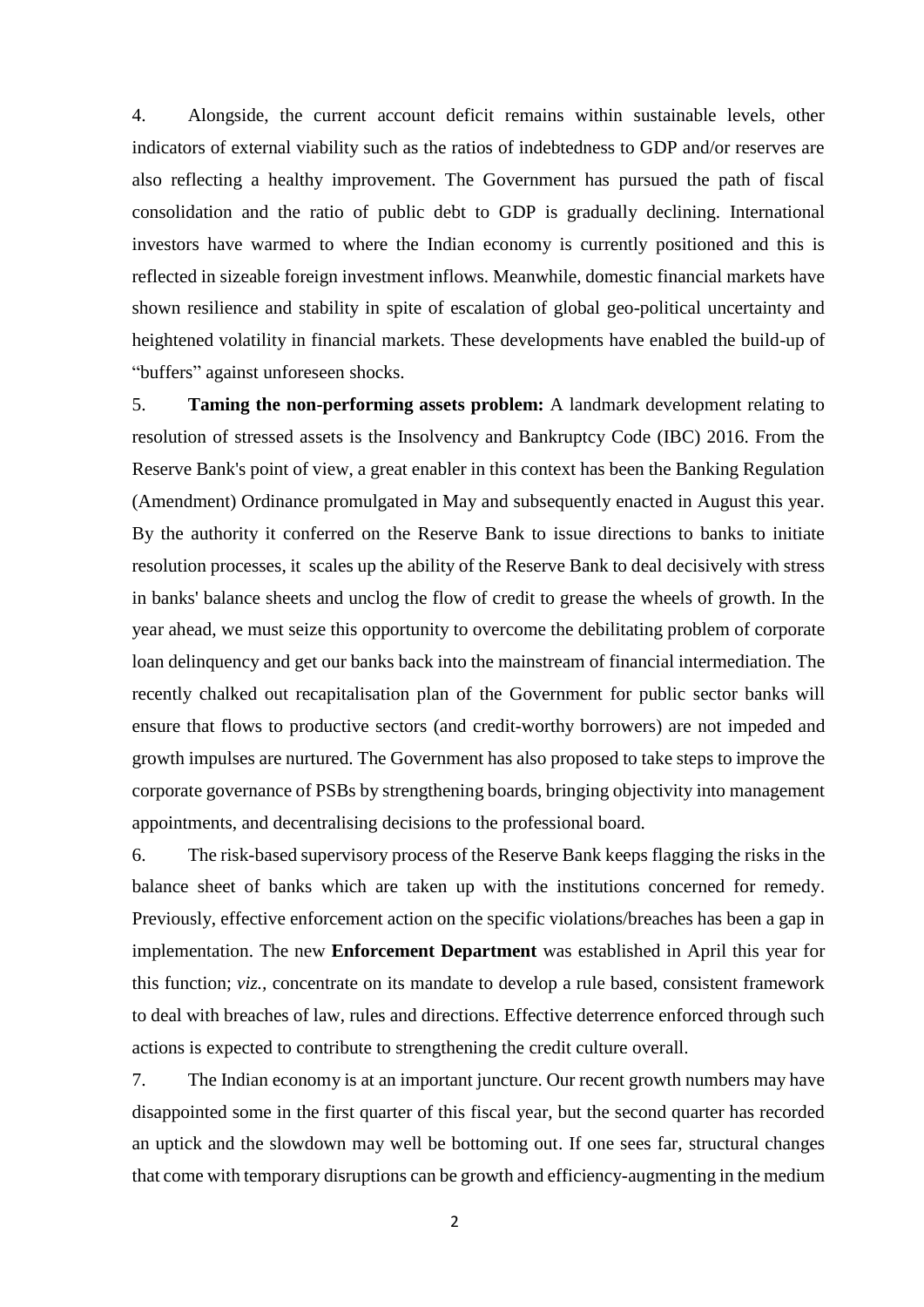to long term. This is what has happened, for instance, with the introduction of the GST. It should yield gains that will mean better tax compliance and a more efficient tax system that in turn will impart a permanent upward push to our growth. To add one more important reform to the list, there has been substantial liberalisation of Foreign Direct Investment (FDI) policy, embraced by FDI investors with record inflows to India.

8. Let us now turn outward and situate the Indian economy in an international backdrop. Today we are living in a world of ever increasing financial globalisation. The absolute size of capital flows today is large and, worryingly for policymakers, also volatile. Globalisation has brought about a rapid integration of markets across boundaries with swift and massive movements of capital in search of returns (so called "alphas" and "betas" depending on the current fad!). In its train have accrued tremendous gains in terms of global growth, trade and welfare, but it has also amplified risks, and in particular, the vulnerability to financial crises of overwhelming magnitude and speed. This begs the question: are we in an environment of excessive financialisation? Let us reflect on a few numbers. Total global external liabilities have grown from 30 per cent to 190 per cent of global GDP between 1980 and 2015, far outpacing the growth in global trade (from 19 per cent to 28 per cent of GDP over the same period). The main vehicle of this new globalisation has been cross-border banking flows, which constituted a third of global capital flows in the decade prior to the financial crisis. In parallel, the global trade network has become increasingly interconnected through supply chains that transcend national borders, and by the advent of new players, especially from the developing world. Emerging market and developing countries taken together contribute 37 per cent of global trade (up by about 15 percentage points since 2000). India's cross border gross financial flows (both inflows and outflows) have also increased: to 47 per cent of GDP by 2016-17 from 12 per cent of GDP in 1990-91. Along with stable form of capital flows such as FDI that come with relatively long-lasting interest in domestic entities, foreign portfolio (both equity and debt) capital flows have also increased making the economy (like that of other open emerging markets) susceptible to enhanced volatility and sudden stop or reversal risks.

9. Therefore, as India  $-$  like other emerging markets  $-$  has undoubtedly benefited from globalisation, we are also more exposed than before to vulnerabilities that come in its wake. Our increasing dependence on the external world is reflected in outstanding external liabilities (both debt and non-debt), which increased from about 30 per cent of GDP in March 2005 to 41 per cent of GDP in March 2017. India's net international investment position (*i.e.*, outstanding assets minus liabilities) has moved over the period from about –7 per cent of GDP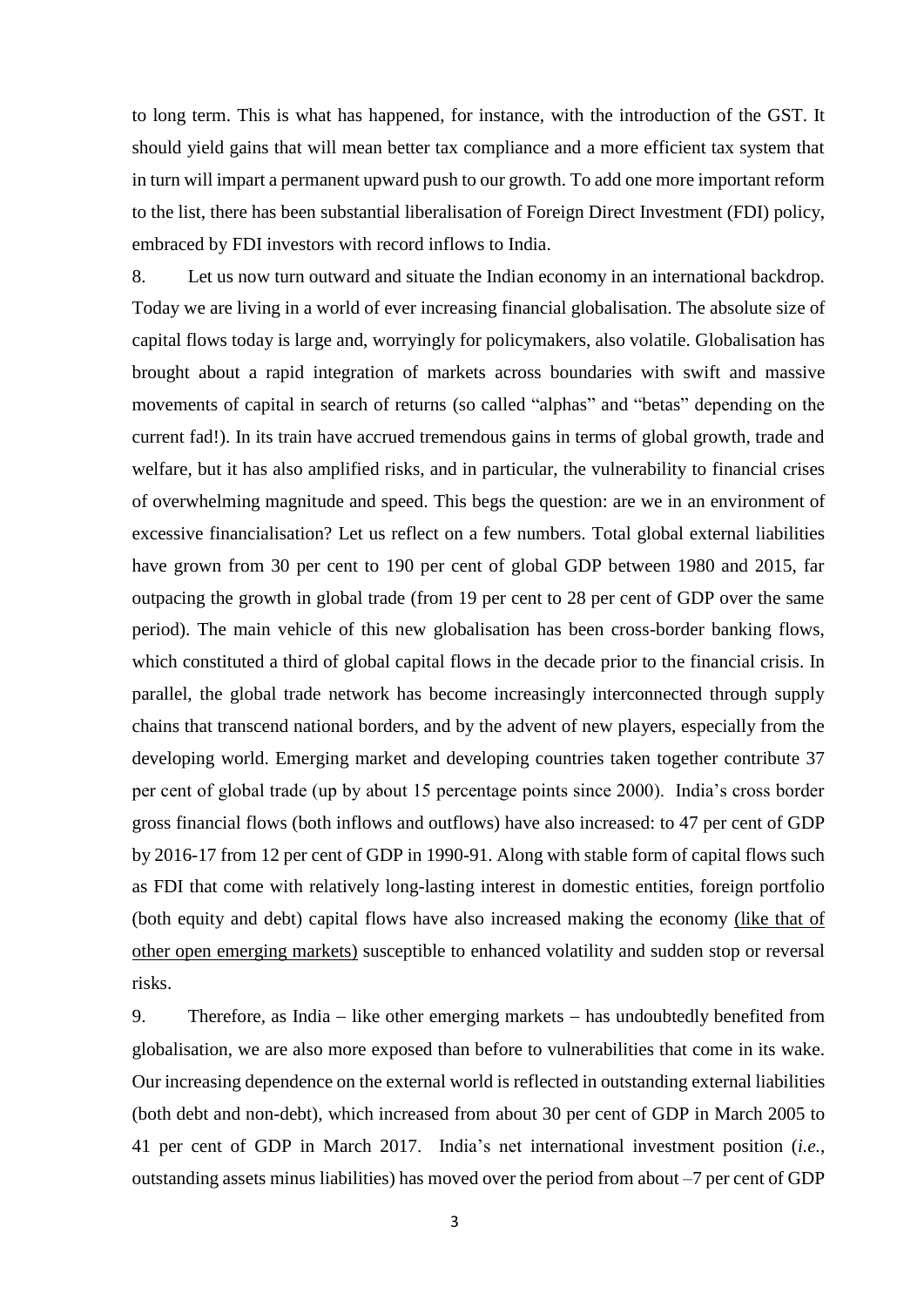to –17 per cent of GDP. This is consistent with a prolonged phase of running current account deficits which have been financed by increasing net liabilities to the rest of the world. With easing of limits over the years, there has been a rise in foreign portfolio capital flows. (Of course, this has to be appreciated in the context of the obvious economic benefits from international financial flows into capital scarce countries).

10. Movement of capital in and out of the country is often linked to policy cycles in other countries which throw up the challenges of international policy spillovers. With every new tail event, the churn becomes larger, the volatility ever higher, threatening to overwhelm the modest defences that emerging markets are able to muster. How does one protect policy independence in such a world? Do we need meaningful and deeper international policy coordination? Or, universal financial safety nets rather than the asymmetric ones available at present only to a small number of countries, which is more reminiscent of apartheid rather than universality. Meanwhile, emerging markets that are at the receiving end of global financial turbulence, are systematically denied access to such risk sharing. The time has come to end this sectarian approach and to make the access to swap lines equally available rather than only for the privileged. <sup>2</sup> While emerging markets have shown a degree of resilience to the turmoil of recent years, they remain vulnerable to liquidity and bridge financing gaps that are debilitating even if transitory.<sup>3</sup> Against this background, building up adequate buffers in the form of foreign exchange reserves is a *natural* self-insurance to manage these risks better and thereby prevent the risks from assuming systemic proportions, threatening financial stability. In the absence of a broader swap network, the macroeconomic environment of each country will inform the choice of policy instruments. In such a milieu, international financial stability is endangered when the inadequacy of buffers precipitates a crisis in one country and assumes global proportions. Likewise, there cannot be any common code or uniform approach to capital account liberalisation. Nimble capital flows management needs to be intellectually mainstreamed (as also in practice) as a conventional matter-of-fact component of the macroprudential toolkit. Indeed, any attempts to discourage the use of foreign exchange reserves as a macro-prudential tool would necessitate that capital flows have to be managed more

1

 $2$  One aspect in this context which hasn't received the requisite attention is that those economies/central banks which are privileged members of this network are (implicitly and inadvertently) incentivised to be reckless or follow policy that is sub-optimal from a global welfare perspective; in other words, is moral hazard perhaps exacerbated?

<sup>3</sup> Real economy implications on account of *Hysteresis* can be deep and durable.